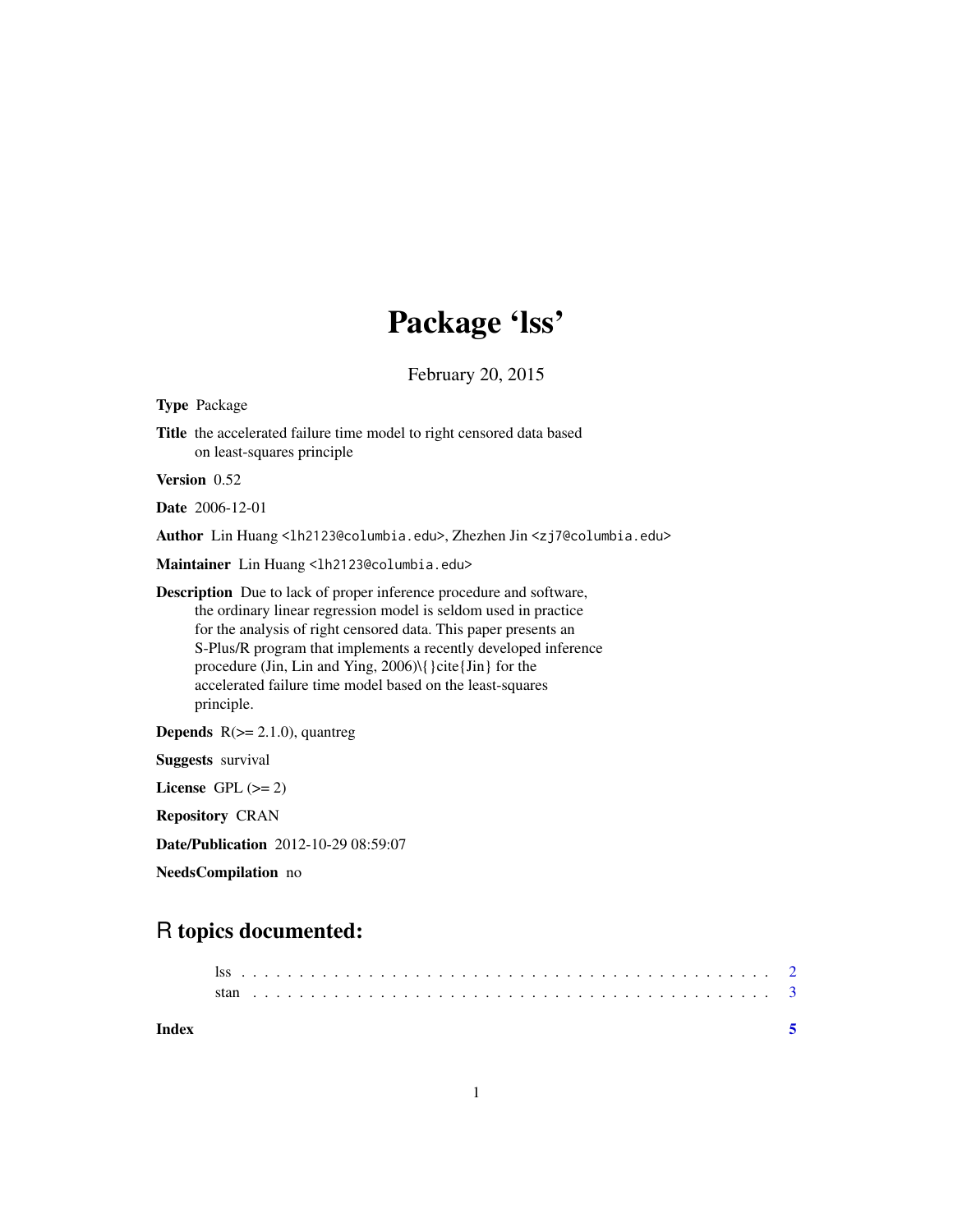<span id="page-1-0"></span>lss *the accelerated failure time model to right censored data based on least-squares principle*

#### Description

Due to lack of proper inference procedure and software, the ordinary linear regression model is seldom used in practice for the analysis of right censored data. This package presents an S-Plus/R program that implements a recently developed inference procedure (Jin, Lin and Ying, 2006) for the accelerated failure time model based on the least-squares principle.

#### Usage

 $\text{lss}(\text{formula}, \text{ data}, \text{ subset}, \text{trace} = \text{FALSE}, \text{mcsize} = 500, \text{maxiter} = 10, \text{ tolerance} = 0.001, \text{ gehanonly} = \text{FAR}$ 

#### Arguments

| formula   | specifies a model to be fitted. The response and covariates of the model are<br>separated by a $\sim$ operator. The response, on the left side of $\sim$ , should be a<br>Surv object with two columns, of which the first column is the survival time or<br>censored time and the second column is the censoring indicator. The covariates<br>or predictors $X$ , on the right side of $\sim$ , should be columns with the same length<br>as Surv object. eg: $\text{lss}(\text{Surv}(\text{time}, \text{status})\sim)$ |
|-----------|--------------------------------------------------------------------------------------------------------------------------------------------------------------------------------------------------------------------------------------------------------------------------------------------------------------------------------------------------------------------------------------------------------------------------------------------------------------------------------------------------------------------------|
| data      | a data frame which contains the Surv objects and covariates.                                                                                                                                                                                                                                                                                                                                                                                                                                                             |
| subset    | specifies subset of the original data frame that should be used for the model fit.                                                                                                                                                                                                                                                                                                                                                                                                                                       |
| trace     | takes logical values T or F. If it is set to be T, then the summary of every iteration<br>will be kept. The default is F.                                                                                                                                                                                                                                                                                                                                                                                                |
| mcsize    | specifies the resampling number. The default is 500.                                                                                                                                                                                                                                                                                                                                                                                                                                                                     |
| maxiter   | specifies the maximum iteration number. The iterations will be stopped after<br>maxiter iterations if the convergence criterion is not met. The default is 50.                                                                                                                                                                                                                                                                                                                                                           |
| tolerance | specifies the value of convergence criterion. The default is 0.001.                                                                                                                                                                                                                                                                                                                                                                                                                                                      |
| gehanonly | takes logical values T or F. If gehanonly=T, only Gehan estimator will be cal-<br>culated and the least-squares estimator will not be calculated. The default is<br>gehanonly=F.                                                                                                                                                                                                                                                                                                                                         |
| COV       | takes logical values T or F. If cov=T, the covariance matrices of the Gehen esti-<br>mator and the least-squares estimator will be printed. The default is cov=F.                                                                                                                                                                                                                                                                                                                                                        |
| na.action | takes values na. exclude or na. fail. The default is na. exclude, which deletes the<br>observations with missing values. The other choice is na.fail, which returns an<br>error if any missing values are found.                                                                                                                                                                                                                                                                                                         |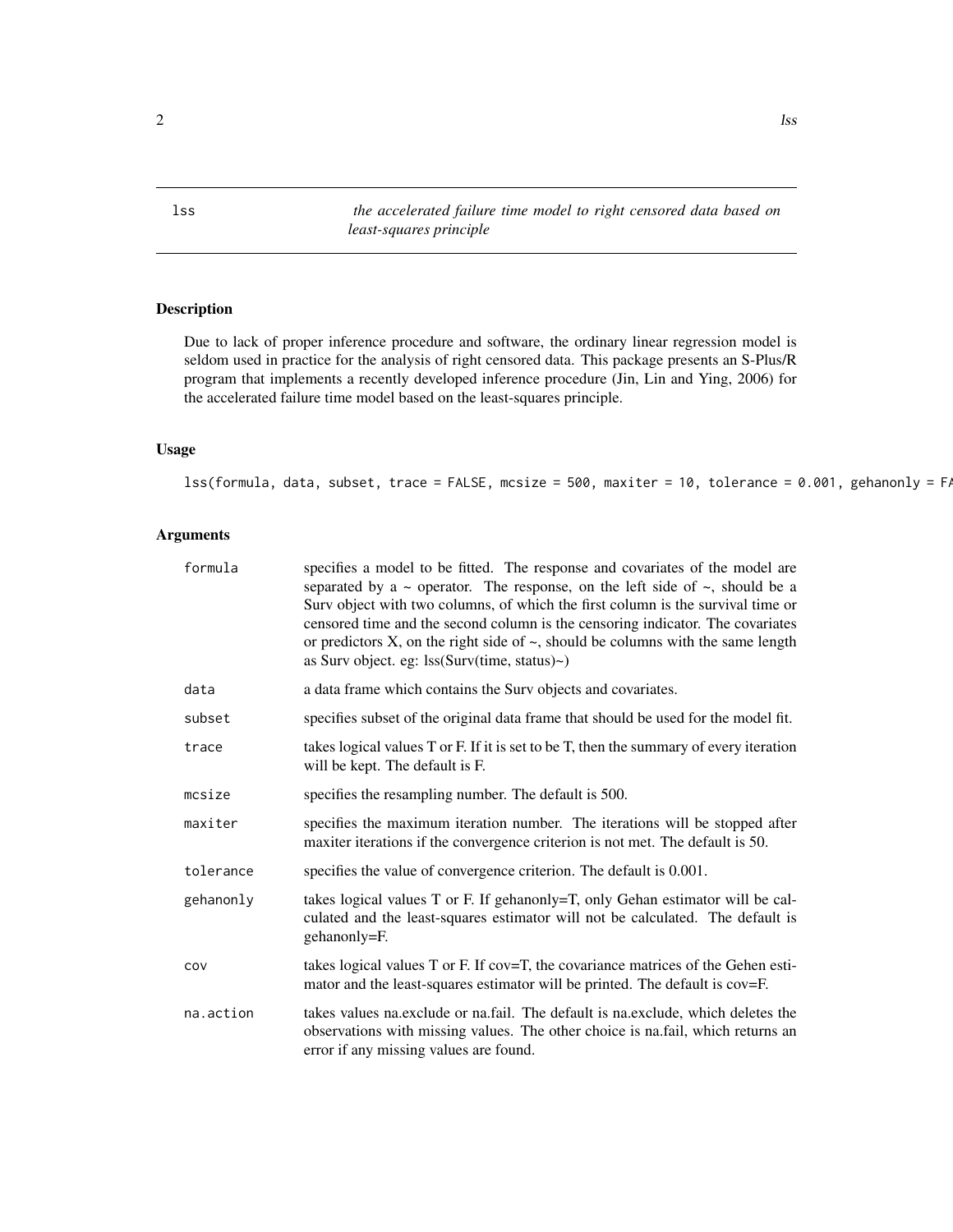<span id="page-2-0"></span>stan 3

#### Value

The Gehan estimator, the standard error of the Gehan estimator, the Z score and the p-value for testing the hypothesis of beta=0 based on Gehan estimation. The least-squares estimator, the standard error of the least-squares estimator, the Z score and the p-value for testing the hypothesis of beta=0. The covariance matrices of the Gehan estimator and the least-squares estimator, when cov is set to be T.

#### Author(s)

Lin Huang; Zhezhen Jin

#### References

Z. Jin, D. Y. Lin, Z. Ying, On least-squares regression with censored data, Biometrika 93 (2006) 147-161.

#### Examples

```
data(stan)
fit1<-lss(cbind(log10(time),status) ~ age + t5,data=stan,subset=!is.na(t5), mcsize=100,trace=TRUE,gehanonly=FAL
fit2<-lss(cbind(log10(time),status) ~ age + I(age^2),data=stan,subset=!is.na(t5)&time>=100,mcsize=5,trace=TRUE,
```
stan *Stanford heart transplantation data*

#### Description

 $\sim$  A concise (1-5 lines) description of the dataset.  $\sim$ 

#### Usage

data(stan)

#### Format

A data frame with 157 observations on the following 5 variables.

id a numeric vector

time a numeric vector

status a numeric vector

age a numeric vector

t5 a numeric vector

#### Source

R. Miller and J. Halpern, Regression with censored data, Biometrika 69 (1982) 521-531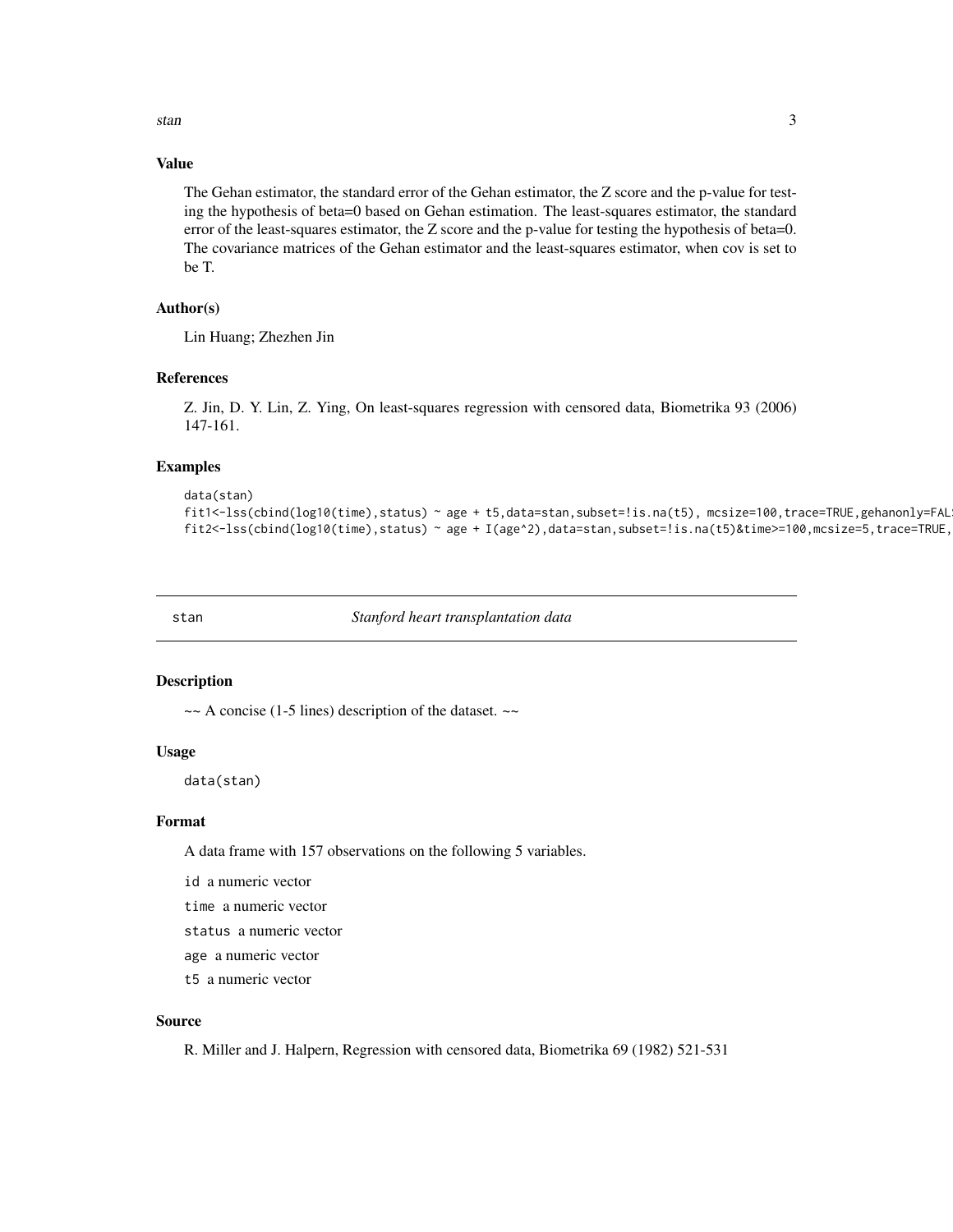### Examples

data(stan)